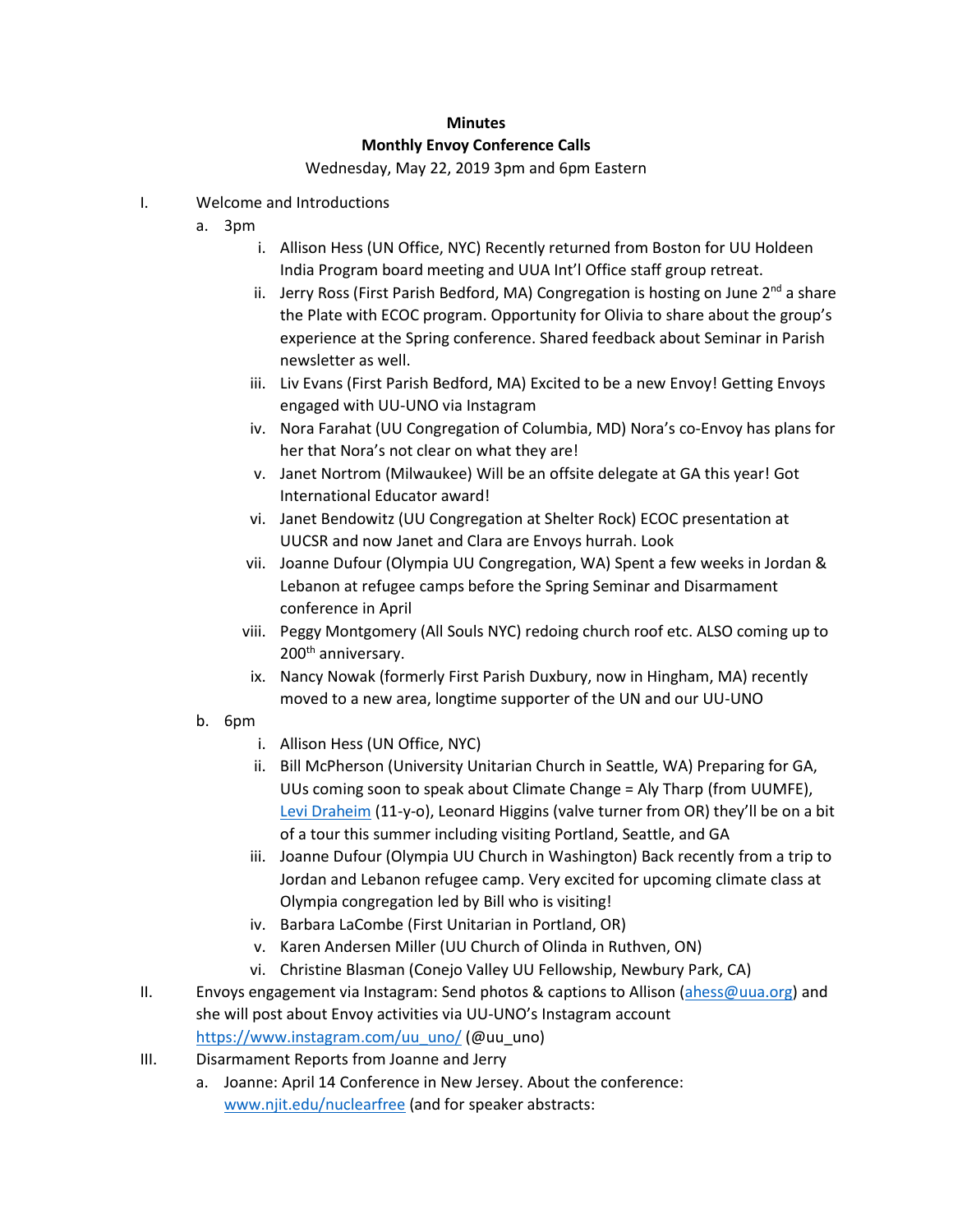[http://www.njit.edu/nuclearfree/speaker-abstracts\)](http://www.njit.edu/nuclearfree/speaker-abstracts) Organizer was UU (Jay Kappraff), and it was held at New Jersey Institute of Technology.

- i. Listening and learning event, not discussion. Speakers were highly informative learned so much!
- ii. When environmental movement began following the initiation of the UN Environment Conferences and the creation of UNEP, there was a big emphasis on integrating disarmament with environmental efforts. Nowadays, disarmament is not often spoken about.
- iii. There are 9 nuclear nations. What keeps them in their position is domination, fear, status, control, secrecy, profit, and power! *And* because people believe in the *myth* of deterrence. Got new info about the Treaty on the Prohibition of Nuclear Weapons (was adopted 2017 but has not come into force yet – about halfway there!). Of the 88,000 that existed in the 80s when there were big disarmament efforts, 14,450 nuclear weapons exist currently. 94% of the world's nuclear arsenal is owned by the U.S. and Russia.
- iv. Trump has talked about miniature nuclear weapons and they have already been built in Texas. They are now in the process of being mounted on submarines in our naval bases, with our Washington base a possible location. The "mini nukes" are the size of those dropped on Hiroshima & Nagasaki, but the U.S.'s stockpile has thousands of larger ones that are *~800 times more powerful* than Hiroshima.
	- 1. Joanne went to her congressman and spoke to him recently about this issue.
- v. One speaker at the conference spoke about how fast things can happen: if President Trump gives order to fire a nuclear war, he has to enter a code to verify he is who he is, then within five minutes those bombs can be discharged. Within a half hour, they can reach their destination. "Immediate Response on High Alert Status." Weapons have been on high alert since the cold war… they still are!
	- 1. One goal is to extend the warning and decision time (Daniel Ellsberg spoke of many near misses)
	- 2. Check out [Union of Concerned Scientists,](https://www.ucsusa.org/) [Physicians for Social](https://www.psr.org/issues/nuclear-weapons-abolition/)  [Responsibility,](https://www.psr.org/issues/nuclear-weapons-abolition/) [Bulletin of the Atomic Scientists,](https://thebulletin.org/) etc.
	- 3. Even if we (U.S.) don't have disarmament on our agenda, other places do and are campaigning very aggressively on getting governments to sign onto the ban [\(Treaty on the Prohibition of Nuclear Weapons\)](https://www.uua.org/international/blog/disarmament/listening-our-neighbors).
- vi. What can we do now?
	- 1. Raise the issue of disarmament (no one's talking about this!) Learn about and talk about the issue of disarmament, trying to bring it back. [Joanne's blog helps with background information: Disarming Our Planet.](https://www.uua.org/international/blog/disarmament)
	- 2. A few bills have been presented in Congress relating to No First Use of nuclear weapons
		- a. One by Sen. Elizabeth Warren & Rep. Adam Smith [HR 4415](https://www.congress.gov/bill/115th-congress/house-bill/4415) & [Senate Bill S.272](https://www.congress.gov/bill/116th-congress/senate-bill/272/text)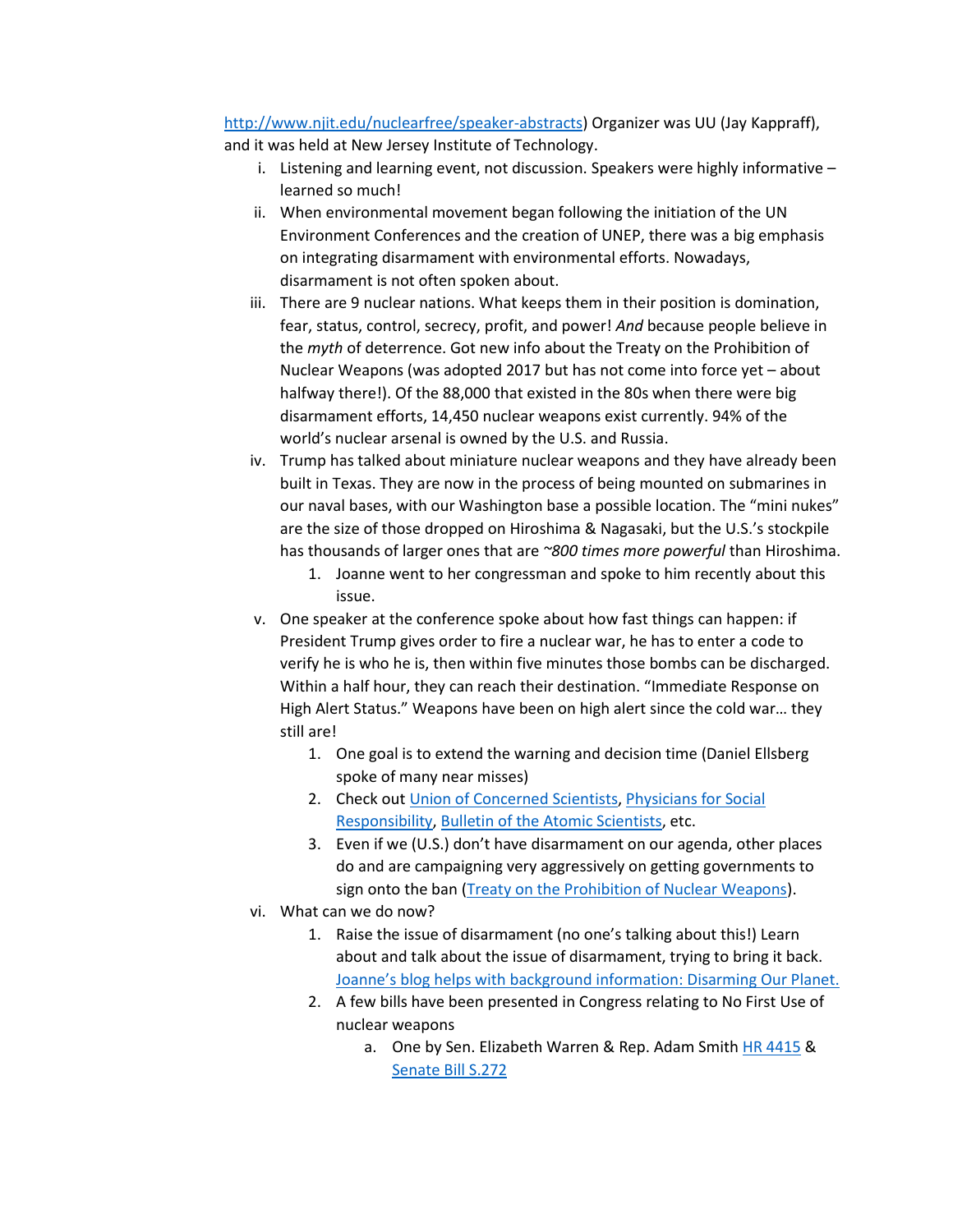- b. One by Sen. Ed Markey and Rep. Ted Lie[u HR 669](https://www.congress.gov/bill/115th-congress/house-bill/669) & [Senate Bill](https://www.congress.gov/bill/115th-congress/senate-bill/200)  [S.200.](https://www.congress.gov/bill/115th-congress/senate-bill/200)
- c. Talk about that with your congressional representatives and track to see if these get passed. Only Congress can declare war, hence no first-use of nuclear weapons efforts to assume that authority from the constitution.
- 3. There have been false warnings of nuclear activity: Need longer timings so don't automatically react to a false alarm! Need to keep speaking up!
- b. Jerry: Part of the problem when talking about nuclear weapons is people's eyes glaze over because it seems so abstract and like it could never happen.
	- i. Jerry attended two conferences in NYC in May with two big messages:
		- 1. Danger of nuclear event is very real and immediate, with truly catastrophic consequences
		- 2. As dangerous as the world is now, there are 2,000 organizations around the world working for nuclear disarmament. There are things we can do right now in our neighborhoods, classrooms, and homes
	- ii. Everyone's worried about climate change. A second equally existential threat = nuclear weapons. All the work we're doing can be wiped out immediately with a single nuclear event. Doesn't have to be a nuclear war, could be an accident. We've had a lot of very close calls. People want to think our nuclear weapons are under lockdown – they're actually locked and loaded!
	- iii. First conference:
		- 1. [Daniel Ellsberg:](https://en.wikipedia.org/wiki/Daniel_Ellsberg) We know him from Pentagon Papers in Vietnam. He was also involved with planning for a nuclear war. At the conference, he talked about [putting in place the doomsday machine.](https://en.wikipedia.org/wiki/Daniel_Ellsberg#The_Doomsday_Machine) A lot of these weapons systems can go off without being able to be recalled.
		- 2. Some int'l speakers from Russia, India, Germany: shared perspectives about how people are working to address this but we face many serious threats w/ INF treaty withdrawal by U.S., and U.S. efforts to increase spending on nukes. Our country has so many great needs (education, poverty, infrastructure, healthcare, etc.), but all the money is going into the military and an unimaginable amount is going into nuclear weapons!
	- iv. Second conference:
		- 1. Many organizations are working on disarmament in different ways.
		- 2. One very important campaign is **Back from the Brink: They propose 5** steps the U.S. can take to dramatically reduce the risk of a nuclear war, accident, terrorism, etc. You don't have to get into long discussion about nuclear deterrence – just lift up these 5 things. This is the bill [introduced by Massachusetts](https://medium.com/@RepMcGovern/reps-mcgovern-blumenauer-introduce-legislation-in-support-of-nuclear-disarmament-7ebbaac6f41d?sk=24210a8b3fe8742c85f3366febd26c4c) Rep. Jim McGovern:
			- a. Renounce any first use of nuclear weapons.
			- b. End the authority of U.S. president to launch nukes w/o congress
			- c. Take nukes off high alert
			- d. Cancel the plan to build up our nuclear arsenal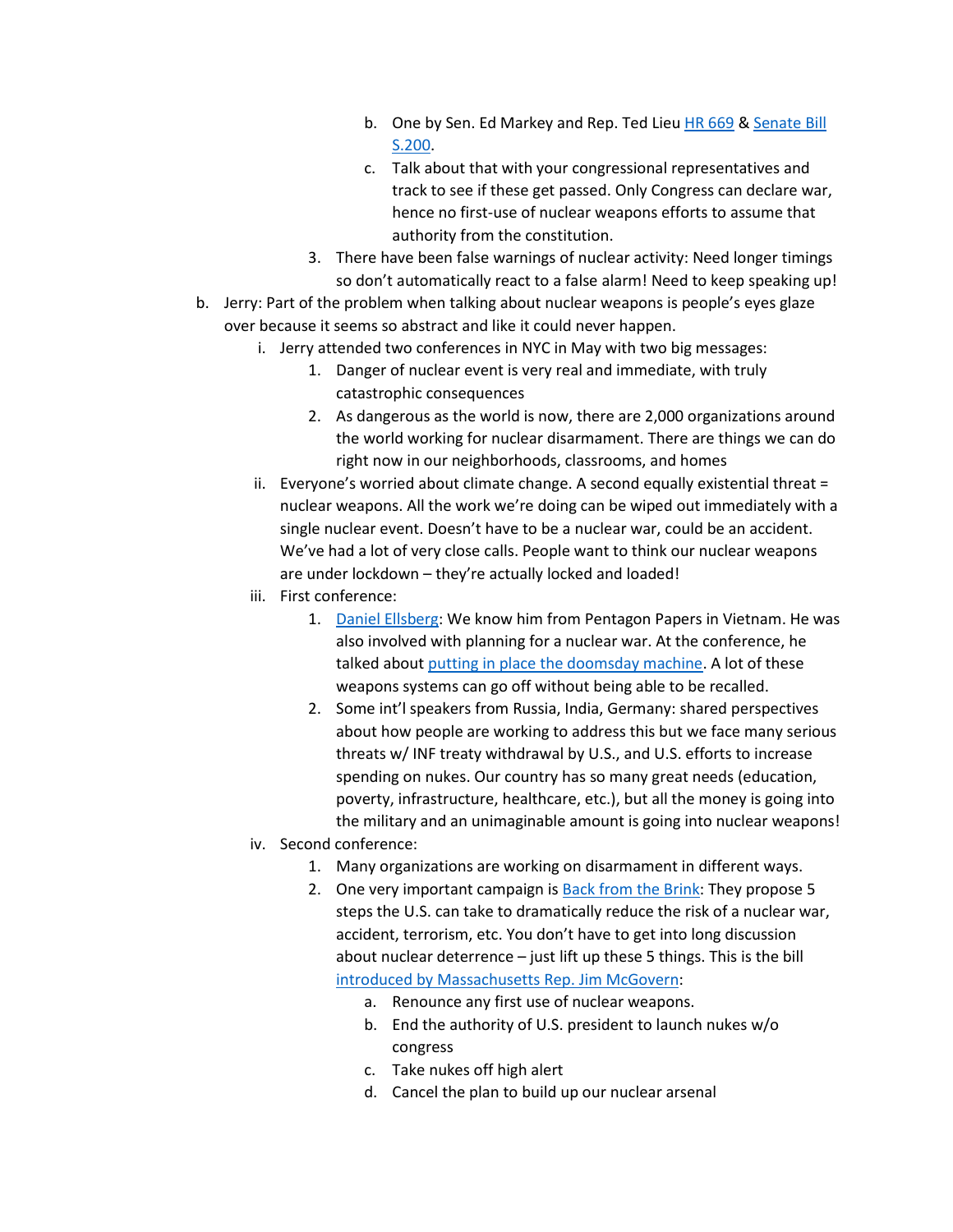- e. Work together towards verifiable agreement for all nations to eliminate nuclear weapons. Back in 70s signed NPT. Nuclear armed countries agreed in the NPT to work towards disarmament while others promise never to develop them…
- v. Jerry will be heading up an effort at GA to adopt an Action of Immediate Witness calling on the UUA to endorse the Back from the Brink Campaign and encourage all UUs to work on this, write to our congressperson, etc. There are actually 6 bills in Congress (all but one are in both house and senate) that do some of these various things. Anyone who wants to work with Jerry on this AIW please reach out! If you're going to Spokane, go to UUA website and go to Social Witness process and you'll see the proposal. Need to work on it online ahead of time[. http://www.uua.org/action/process/planning-aiw-ga](http://www.uua.org/action/process/planning-aiw-ga)
- c. Peggy: is part of All Souls nuclear disarmament task force. Leader is Guy Quinlan. Working on disarmament conference at GA in the fall. Jerry's been in communication with him. Jerry set up a Google Group for folks to work on this AIW. Contact Jerry if intereste[d jeraldpross@gmail.com](mailto:jeraldpross@gmail.com)
- d. Nora: What can we do for those who can't go to GA? Allison will share resources and links to take action in Envoy News at end of May (also in these minutes  $\circled{e}$ ).
- e. Liv: recently watched something on TV about Nagasaki and it blew her mind; keeps you on the edge of your seat.
	- i. Allison: Keep an eye out for events/campaigns in 2020 when it's the  $75<sup>th</sup>$ anniversary of Hiroshima, Nagasaki bombings, as well as the creation of the United Nations/end of WWII…
- f. Jerry: Has resources re: Young People in Japan communicating with young people in the U.S. to share the experiences. Graphic Novels drawn by Japanese artists. Very powerful video of exchange between All Souls DC & Japanese children.
- g. Joanne: if you have a loca[l Soka Gakkai](https://www.sgi.org/) organization or [Physicians for Social](https://www.psr.org/issues/nuclear-weapons-abolition/)  [Responsibility,](https://www.psr.org/issues/nuclear-weapons-abolition/) they'd be good guest speakers & collaborators.
- h. Karen: Any comments about Korean issue? Joanne: Part of what North Korean leader wants is removal of nuclear weapons from Korean peninsula. Need the U.S. to follow suit before DPRK will.
- i. Barbara: First Unitarian Portland's Peace Action Group hasn't given much attention to this issue. Barbara is energized by hearing about this! They also have a large presence of Physicians for Social Responsibility so will consider collaborating on this.
- j. Joanne: Suggested also:
	- i. Daniel Ellsberg's book Doomsday Machine [\(blog by Guy Quinlan about the book\)](https://www.uua.org/international/blog/disarmament/new-years-resolution-proposal-put-disarmament-agenda-immediate)
	- ii. Share posts from *Disarming Our Planet blog* on congregation newsletter etc.
- k. Thank you, Joanne & Jerry!
- IV. Envoy actions & plans for the summer?
	- a. Bill: will be doing a presentation at GA!
	- b. Karen: will be writing yearly message at church for the fall! Will spend the summer working on that (so gender equity for this year). Also posts often on social media, sharing about some of the issues, or UN Days of Observance. Sometimes shares also on UU-UNO Envoys Facebook Group. Wants to strategize how to post things that are non-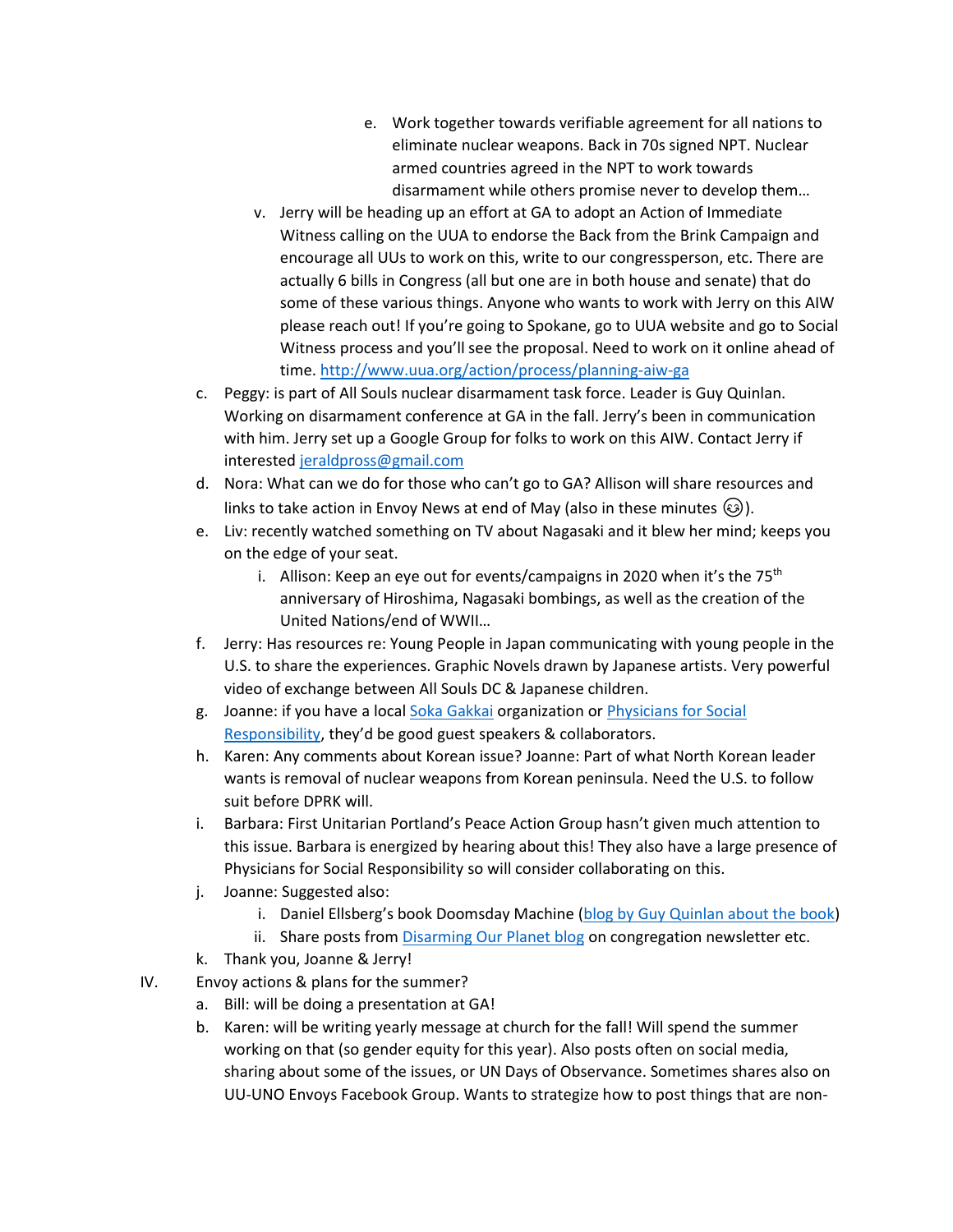threatening/ easy to engage with and then link to UU-UNO, UUA, CUC, blog for people to learn more. Create a graphic with link to a blog to share about the issue.

- i. Facebook has re-done their algorithms again so dialogue in the comments & groups like ours are more prominent. Can be good for getting the word out! Contact Karen, she can help create a graphic for you.
- ii. Karen wants to get in touch with local artists, poets, etc. to share values-filled messages
- iii. Check out [UU Ministry for Earth's](https://docs.google.com/document/d/1Rj6RRKcr5tHCP4mnmoFy3r5tV5F7Rrt8HZk-cCzDvH8/edit) **Call to Arts**!
- c. Christine: Looking to get regular space in the newsletter each month to share the main points of each conversation with Envoys.
- d. To get in touch with one another, find an Envoy on the online [Map of UU-UNO Envoys.](http://www.uua.org/international-justice/un/envoys/map) Click their username (if you're logged in) and send them a message! (If you're not on there, make sure to add yourself to the Envoys map!)
- V. UN & UU-UNO News
	- a. UN News to report:
		- i. International Day for Biological Diversity is today 5/22 UN report earlier this month highlighted 1 million species in danger of extinction.
			- 1. For an inspiring story about biodiversity in action, check ou[t The Biggest](https://www.biggestlittlefarmmovie.com/)  [Little Farm](https://www.biggestlittlefarmmovie.com/) – now in theatres
		- ii. Joyous news last week about Taiwan legalizing same-sex marriage. UU-UNO [Director visited Taiwan](https://www.taiwannews.com.tw/en/news/3588558) several times in the last few years and spoke about the human rights side of the same-sex-marriage conversation. Honored and humbled to have played a small part in this victory.
			- 1. On the UN side of things, the UN's Free & Equal campaign continues to work to end discrimination and violence against LGBTI people in countries around the world, including those >70 that criminalize samesex relations.
			- 2. Joanne: saw a program on Frontline about global LGBTQ issues on May 21 (possibly 60 minutes)
	- b. UU-UNO is getting ready for GA!
		- i. UUA Int'l Office is holding a workshop centered around connecting on a personal level with making our  $6<sup>th</sup>$  principle a reality (the goal of world community with peace, liberty, and justice for all)
			- 1. Workshop is Thurs, 6/20 at 4:30pm
		- ii. UUA Int'l Office as well as ICUU and UUPCC are hosting an International Reception
			- 1. Reception is Saturday, 6/22 at 5:15pm
		- iii. We will have an Envoy meeting, let Allison know if you're attending
	- c. Summer interns start on June  $5<sup>th</sup>$ , we'll be working on resources for congregations and Envoys! Lots of exciting summer projects in store…
	- d. UN Sunday packet will be available in June stay tuned! Get a date on the calendar now before minister leaves for the summer! Recommended date is October 27<sup>th</sup>.
		- i. Jerry: Pablo and PJ will come to Bedford, MA! (Pablo was Senior Youth Dean at this year's Spring Seminar)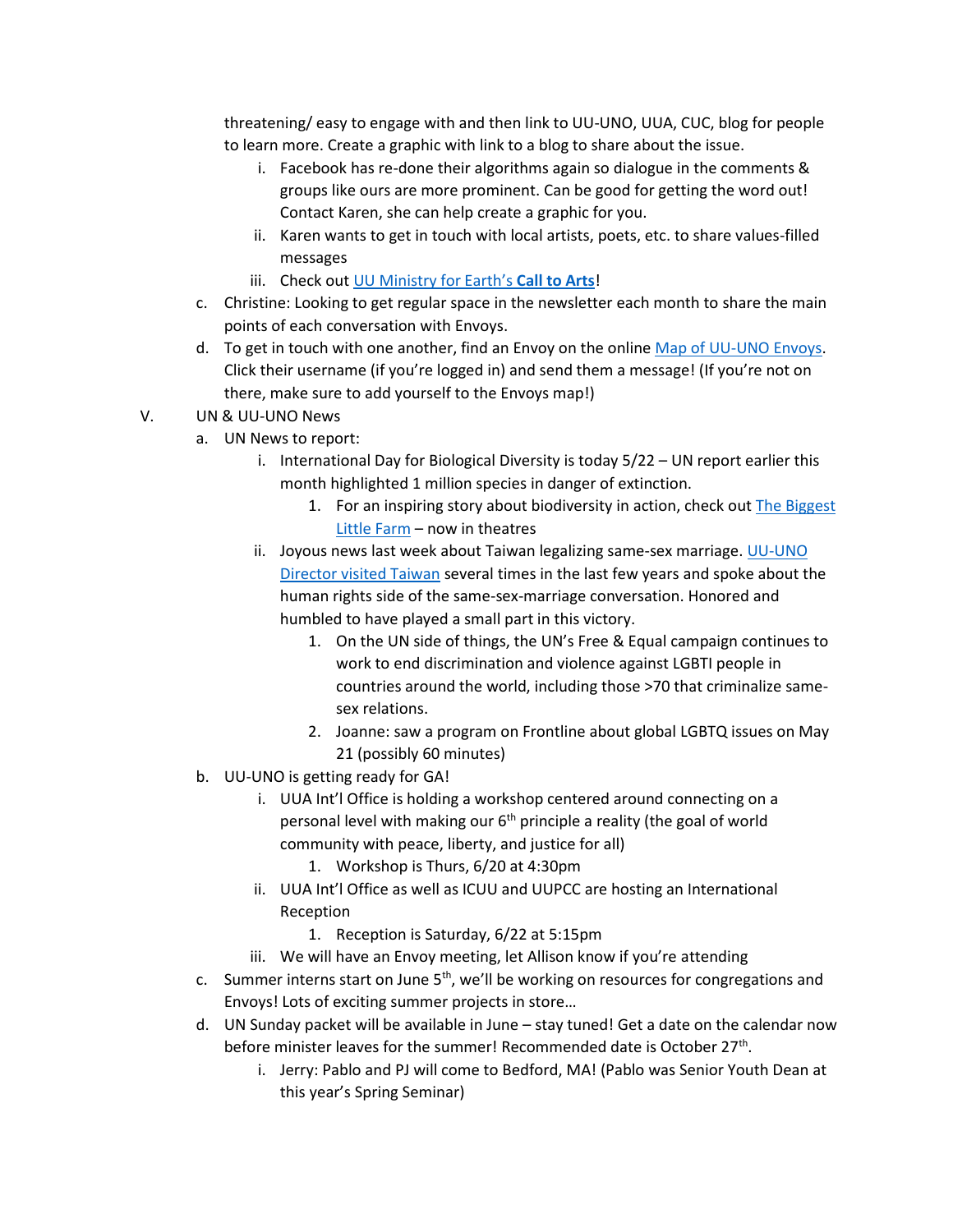- ii. Nora: Maybe can invite a speaker to UUCC from UU-UNO
- iii. Janet N: Might invite a local UN leader to be guest speaker
- e. Joseph Ochill was in NYC for much of April from the Every Child is Our Child program in Ghana. He had some great visits to congregations around the area. Please note: fundraising status of ECOC is still critical. Please consider holding some kind of fundraiser at your congregation, maybe share the plate or (as All Souls NYC has done) a bake-sale! Call Allison to discuss ideas.
- f. Nora: Urgent actions for ending child detention events throughout June to close Homestead temporary shelter. Lots of things you can do: (see all details below!)
	- i. Petition, letter-writing, etc. Actions on the National Mall on June  $9<sup>th</sup>$ . June  $12<sup>th</sup>$ going to Hill offices to advocate for bills to prohibit federal funds to be used for these facilities. June  $16<sup>th</sup>$  interfaith march and vigil in Florida.
- VI. Adjourn

## *From your home or congregation*:

- **Sign the petition to HHS Secretary Azar, Assistant HHS Secretary Johnson and Acting Director of Office of Refugee Resettlement Hayes before June 10**. The petition asks to reunite children with their sponsors as quickly as possible and end collaborations with the Department of Homeland Security that interfere with reunifications.    As well as close the Homestead Temporary Shelter for Unaccompanied Alien Children and stop using emergency influx facilities.  The coalition wants to gather 100,000 signatures to deliver to Dept. of HHS & Key Members of Congress. *Message: All children deserve to live in safety and peace. It's time to reunite children with their loved ones.*
	- o The link for the petition can be [found here](http://salsa4.salsalabs.com/dia/track.jsp?v=2&c=noIkVv%2FXUjZejh8OfoNidSqsvcRvTot2) and is on both UUSC and AFSC pages.
	- $\circ$  Side with Love has also put it up on **Facebook** so you can share on social media and write your own intro etc.
	- o A [Flyer and Fact Sheet](http://salsa4.salsalabs.com/dia/track.jsp?v=2&c=xIJQ6K4j82DHAhMYSKM8FyqsvcRvTot2) by AFSC is available.
- **Prepare letters written by children directed to the children in detention at Homestead FL.** Organize religious education classes to write letters, or have your children and grandchildren participate. The coalition will deliver letters to your members of Congress between June 10 and 14.
	- $\circ$  An [AFSC portal and toolkit](http://salsa4.salsalabs.com/dia/track.jsp?v=2&c=3WBWYf1JV%2BUIo7rEmaxvYCqsvcRvTot2) is available, with sign-ups plus materials for children and youth.

## *At events: June 9 to June 16:*

• **Sunday, June 9**: